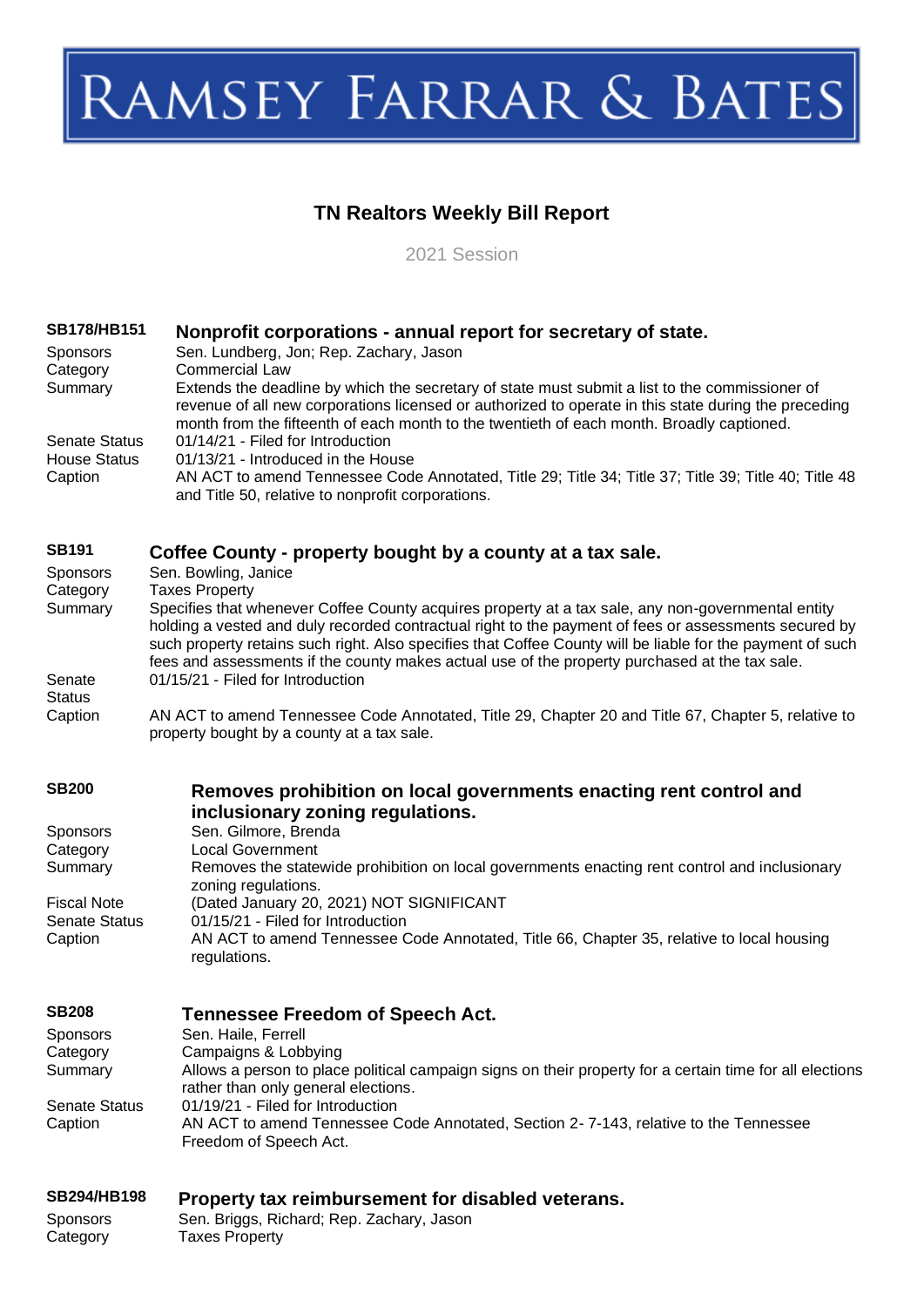| Summary<br><b>Senate Status</b><br><b>House Status</b><br>Caption | Expands property tax relief for disabled veterans to include prior tax years if the United States<br>department of veterans affairs determined that the veteran has acquired service connected<br>permanent and total disability or disabilities.<br>01/21/21 - Filed for Introduction<br>01/15/21 - Introduced in the House<br>AN ACT to amend Tennessee Code Annotated, Title 67, Chapter 5, Part 7, relative to disabled    |
|-------------------------------------------------------------------|--------------------------------------------------------------------------------------------------------------------------------------------------------------------------------------------------------------------------------------------------------------------------------------------------------------------------------------------------------------------------------------------------------------------------------|
|                                                                   | veterans.                                                                                                                                                                                                                                                                                                                                                                                                                      |
| <b>HB34</b>                                                       | Authorizes THDA to provide affordable housing to displaced tenants.                                                                                                                                                                                                                                                                                                                                                            |
| Sponsors<br>Category                                              | Rep. Cooper, Barbara<br>Property & Housing                                                                                                                                                                                                                                                                                                                                                                                     |
| Summary                                                           | Authorizes the THDA to provide eligible displaced tenants who have been denied requests for housing<br>or housing repairs by local governmental entities with affordable housing and services. Broadly<br>captioned.                                                                                                                                                                                                           |
| <b>House Status</b><br>Caption                                    | 01/13/21 - Held on House clerk's desk.<br>AN ACT to amend Tennessee Code Annotated, Title 4, Chapter 21; Title 5; Title 6; Title 7; Title 13,<br>Chapter 23 and Title 66, Chapter 7, relative to displaced tenants.                                                                                                                                                                                                            |
| <b>HB37</b>                                                       | Prohibits classification of workers as essential or non-essential by<br>governmental entities.                                                                                                                                                                                                                                                                                                                                 |
| Sponsors                                                          | Rep. Ogles, Brandon                                                                                                                                                                                                                                                                                                                                                                                                            |
| Category                                                          | Labor Law                                                                                                                                                                                                                                                                                                                                                                                                                      |
| Summary<br><b>House Status</b>                                    | Prohibits a state or local governmental entity, the governor, or the executive head of a local government<br>from classifying a category of workers as essential or non-essential. Broadly captioned.<br>01/13/21 - Held on House clerk's desk.                                                                                                                                                                                |
| Caption                                                           | AN ACT to amend Tennessee Code Annotated, Title 4; Title 5; Title 6; Title 7; Title 50, Chapter 1, Part<br>2; Title 58 and Title 68, relative to the right to work.                                                                                                                                                                                                                                                            |
| <b>HB43</b>                                                       | Prohibits law enforcement surveillance on private property.                                                                                                                                                                                                                                                                                                                                                                    |
| Sponsors<br>Category                                              | Rep. Faison, Jeremy<br><b>Criminal Law</b>                                                                                                                                                                                                                                                                                                                                                                                     |
| Summary                                                           | Prohibits law enforcement from entering private property to engage in surveillance or set up surveillance<br>equipment unless the officer has obtained a search warrant or a judicially recognized exception to the<br>warrant requirement exists. Broadly captioned.                                                                                                                                                          |
| <b>Fiscal Note</b><br><b>House Status</b>                         | (Dated January 11, 2021) NOT SIGNIFICANT<br>01/13/21 - Held on House clerk's desk.                                                                                                                                                                                                                                                                                                                                             |
| Caption                                                           | AN ACT to amend Tennessee Code Annotated, Title 39 and Title 40, relative to surveillance of private<br>property.                                                                                                                                                                                                                                                                                                              |
| <b>HB51</b>                                                       | Directs TACIR to conduct a study regarding the use of a voter referendum.                                                                                                                                                                                                                                                                                                                                                      |
| Sponsors<br>Category                                              | Rep. Ogles, Brandon<br><b>Taxes Property</b>                                                                                                                                                                                                                                                                                                                                                                                   |
| Summary<br><b>Fiscal Note</b>                                     | Directs TACIR to conduct a study regarding the use of a voter referendum to approve significant tax<br>increases on real property. Broadly captioned.<br>(Dated January 8, 2020) NOT SIGNIFICANT                                                                                                                                                                                                                               |
| <b>House Status</b>                                               | 01/13/21 - Held on House clerk's desk.                                                                                                                                                                                                                                                                                                                                                                                         |
| Caption                                                           | AN ACT to amend Tennessee Code Annotated, Title 2; Title 4, Chapter 10; Title 5; Title 6; Title 7; Title<br>9, Chapter 21 and Title 67, Chapter 5, relative to the use of a voter referendum to approve property tax<br>increases.                                                                                                                                                                                             |
| <b>HB60</b>                                                       | <b>Rewrites the Soil Conservation Districts Law.</b>                                                                                                                                                                                                                                                                                                                                                                           |
| Sponsors<br>Category                                              | Rep. Lamberth, William<br><b>Environment &amp; Nature</b>                                                                                                                                                                                                                                                                                                                                                                      |
| Summary<br>House                                                  | Deletes the Soil Conservation and Domestic Allotment Act, the duties of the trustees of university to the<br>act, and the policy of the state. Rewrites act as Soil and Water Conservation Districts Law, establishes<br>definitions and requirement for commission members, expands duties and powers of commission,<br>establishes guidelines for additional territories. (28 pp).<br>01/13/21 - Held on House clerk's desk. |
| <b>Status</b><br>Caption                                          | AN ACT to amend Tennessee Code Annotated, Title 4, Chapter 29; Section 5-9-106; Section 6-58-104;                                                                                                                                                                                                                                                                                                                              |

Title 43, Chapter 14; Title 43, Chapter 34; Title 64 and Title 69, Chapter 6, relative to soil and water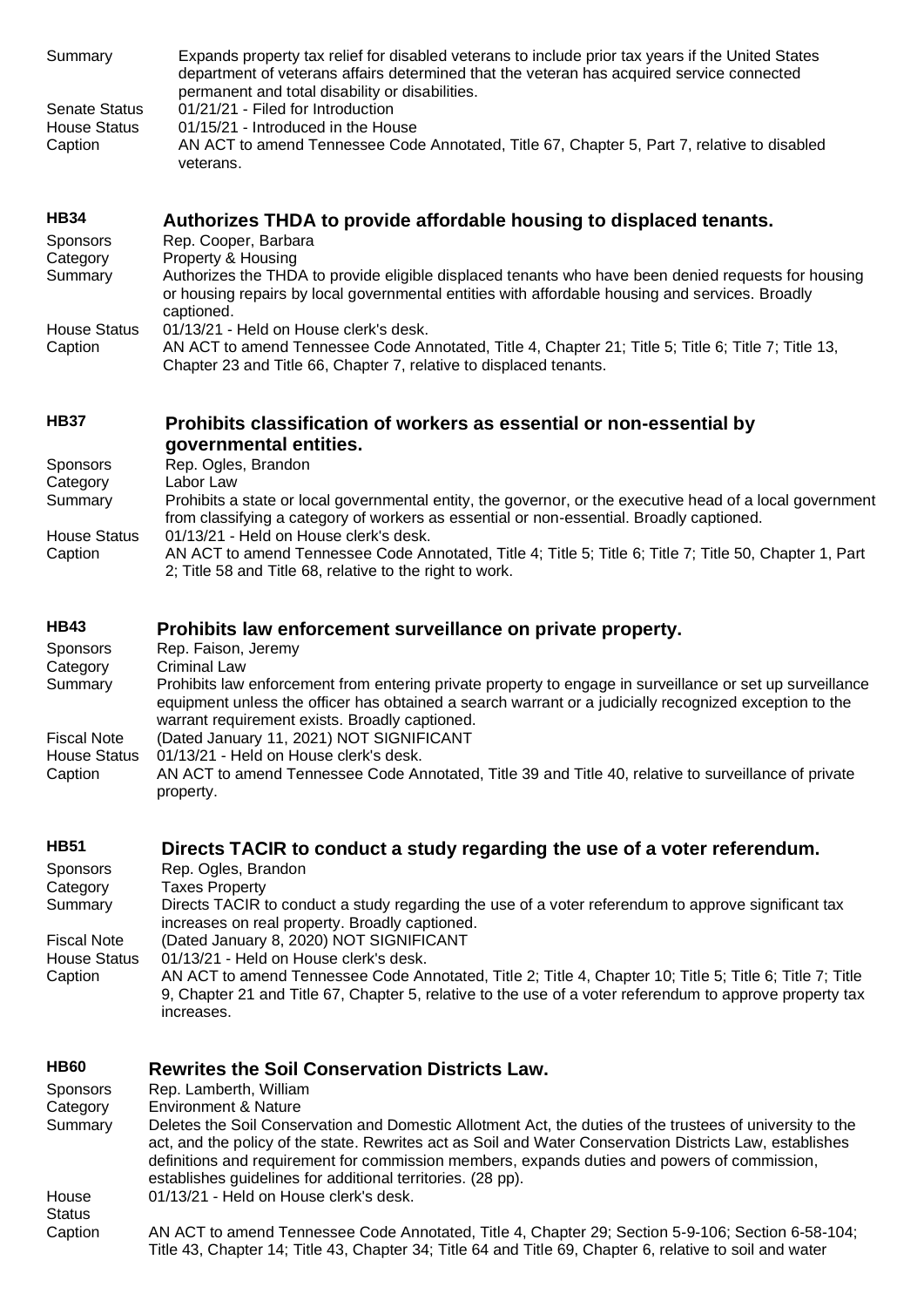| <b>HB79</b>                                  | UAPA - payment of expenses incurred during proceedings related to contested                                                                                                                                                                                                                                                                                                                                                                                                                                                                                                                                            |
|----------------------------------------------|------------------------------------------------------------------------------------------------------------------------------------------------------------------------------------------------------------------------------------------------------------------------------------------------------------------------------------------------------------------------------------------------------------------------------------------------------------------------------------------------------------------------------------------------------------------------------------------------------------------------|
| <b>Sponsors</b><br>Category                  | cases.<br>Rep. Lamberth, William<br><b>Government Regulation</b>                                                                                                                                                                                                                                                                                                                                                                                                                                                                                                                                                       |
| Summary                                      | Requires a party issued a notice of violation by an agency to prevail on the merits of all allegations in the<br>notice at the contested case hearing in order to recover reasonable costs from the agency. Requires a<br>hearing officer or administrative law judge to set forth in writing facts upon which certain determinations<br>are based. Requires parties seeking judicial review of certain agency decisions to cover reasonable costs<br>of the review, including costs for the time, travel, and lodging of the office of the attorney general, court<br>reporter and transcript costs, and court costs. |
| <b>Fiscal Note</b><br>House<br><b>Status</b> | (Dated January 7, 2021) NOT SIGNIFICANT<br>01/13/21 - Held on House clerk's desk.                                                                                                                                                                                                                                                                                                                                                                                                                                                                                                                                      |
| Caption                                      | AN ACT to amend Tennessee Code Annotated, Section 4-5-325 and Section 63-1-144, relative to<br>payment of expenses incurred during proceedings related to contested cases.                                                                                                                                                                                                                                                                                                                                                                                                                                             |
| <b>HB93</b><br><b>Sponsors</b><br>Category   | Filing of claims by bureau of TennCare against TennCare recipients' estates.<br>Rep. Lamberth, William<br><b>Estates &amp; Trusts</b>                                                                                                                                                                                                                                                                                                                                                                                                                                                                                  |
| Summary<br>House                             | Sets a time limit of within 12 months of a decedent's date of death on the filing of claims by the bureau of<br>TennCare against TennCare recipients' estates unless the bureau files a claim with the probate court<br>clerk or brings or revives suit within the later of 12 months from the decedent's date of death or four<br>months from the date when the bureau received the notice to creditors.<br>01/13/21 - Held on House clerk's desk.                                                                                                                                                                    |
| <b>Status</b><br>Caption                     | AN ACT to amend Tennessee Code Annotated, Section 30-2-310, relative to time limitations on filing<br>claims by the bureau of TennCare.                                                                                                                                                                                                                                                                                                                                                                                                                                                                                |
| <b>HB128</b><br><b>Sponsors</b>              | HOA rules regarding posting of signage by homeowner.<br>Rep. Howell, Dan                                                                                                                                                                                                                                                                                                                                                                                                                                                                                                                                               |
| Category<br>Summary<br>House                 | Property & Housing<br>Prohibits homeowners' associations from adopting or enforcing provisions in a dedicatory instrument that<br>prohibits, or has the effect of prohibiting, a property owner from posting signage intended to protect the<br>health or safety of the property owner, residents of the association, or other persons. Specifies that this<br>section applies to dedicatory instruments created or amended on or after July 1, 2017.<br>01/13/21 - Introduced in the House                                                                                                                            |
| <b>Status</b><br>Caption                     | AN ACT to amend Tennessee Code Annotated, Title 66, Chapter 27, relative to dedicatory instruments.                                                                                                                                                                                                                                                                                                                                                                                                                                                                                                                    |
| <b>HB147</b>                                 | Water quality - powers of department of environment and conservation.                                                                                                                                                                                                                                                                                                                                                                                                                                                                                                                                                  |
| <b>Sponsors</b><br>Category<br>Summary       | Rep. Zachary, Jason<br><b>Environment &amp; Nature</b><br>Prohibits the department of environment and conservation from requiring any permit, inspection, review,<br>or approval of plans for the construction, installation, or modification of any land application system that<br>the board of water quality, oil and gas is authorized to incentivize by rule as part of a system of incentives<br>for alternatives to discharges to surface waters, including a land application system qualifying as a public<br>sewerage system. Broadly captioned.                                                             |
| <b>Fiscal Note</b><br>House<br><b>Status</b> | (Dated January 12, 2021) NOT SIGNIFICANT<br>01/13/21 - Introduced in the House                                                                                                                                                                                                                                                                                                                                                                                                                                                                                                                                         |
| Caption                                      | AN ACT to amend Tennessee Code Annotated, Title 4, Chapter 3, Part 5; Title 7, Chapter 35; Title 65 and<br>Title 69, relative to water quality.                                                                                                                                                                                                                                                                                                                                                                                                                                                                        |
| <b>HB157</b><br><b>Sponsors</b>              | State tax revenue pertaining to National Hockey League franchises.<br>Rep. Beck, Bill                                                                                                                                                                                                                                                                                                                                                                                                                                                                                                                                  |
| Category<br>Summary                          | <b>Taxes Sales</b><br>Extends provisions related to the apportionment and distribution of state tax revenue as they pertain to                                                                                                                                                                                                                                                                                                                                                                                                                                                                                         |

National Hockey League franchises until June 30, 2049. House Status 01/14/21 - Introduced in the House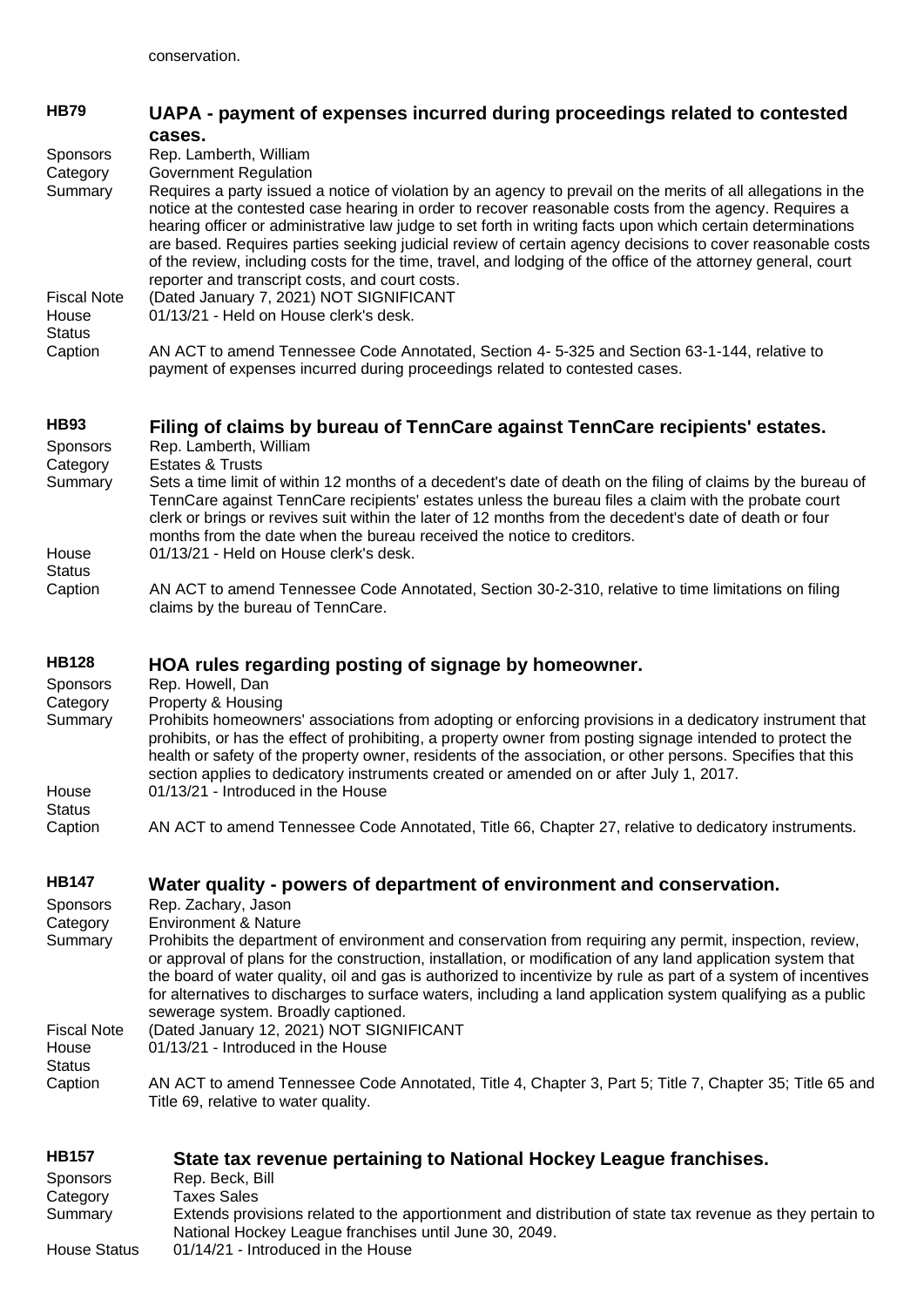Caption AN ACT to amend Tennessee Code Annotated, Title 67, relative to taxes.

## **[HB168](https://tls.mleesmith.com/2021-2022/pdf/HB0168.pdf) [Valuation of property.](https://tls.mleesmith.com/2021-2022/pdf/HB0168.pdf)**

Sponsors Rep. Lamar, London

Category **Taxes Property** 

Summary Requires residential property to be valued for ad valorem tax purposes on the basis of the most recent sale, lease, mortgage, or other transfer of an interest in the property for which unrelated parties with competing interests agreed to a valuation of the property. Broadly captioned. **House** 01/14/21 - Introduced in the House

**Status** Caption AN ACT to amend Tennessee Code Annotated, Title 67, relative to taxation.

#### **[HB177](https://tls.mleesmith.com/2021-2022/pdf/HB0177.pdf) [Property managers bringing suit or testifying against tenants.](https://tls.mleesmith.com/2021-2022/pdf/HB0177.pdf)**

Sponsors Rep. Russell, Lowell Category Property & Housing Summary Authorizes property managers to bring suit or testify against tenants in the same manner as landlords or owners of rental property. Defines "manager" to mean an individual, group, business, or organization hired by a landlord or owner to oversee the day-to-day operations of a premises. House **Status** 01/14/21 - Introduced in the House Caption AN ACT to amend Tennessee Code Annotated, Title 4; Title 16; Title 29 and Title 66, relative to rental property.

#### **[HB188](https://tls.mleesmith.com/2021-2022/pdf/HB0188.pdf) Occupational training - [members of US armed forces and veterans.](https://tls.mleesmith.com/2021-2022/pdf/HB0188.pdf)**

- Sponsors Rep. Moon, Jerome
- Category Professions & Licensure

Summary Makes members of the United States armed forces and honorably discharged veterans who receive certified occupational training as a member of the United States armed forces eligible to receive equivalent credit toward an occupational license relating to the training received. Broadly captioned. House **Status** 01/15/21 - Introduced in the House

Caption AN ACT to amend Tennessee Code Annotated, Title 58; Title 62; Title 63 and Title 68, relative to occupational training.

### **[SB4/HB132](https://tls.mleesmith.com/2021-2022/pdf/SB0004.pdf) [Timeframe for charitable gaming events.](https://tls.mleesmith.com/2021-2022/pdf/SB0004.pdf)**

| Sponsors<br>Category           | Sen. Watson, Bo; Rep. Hazlewood, Patsy<br>Lottery                                                                                                                                                                          |
|--------------------------------|----------------------------------------------------------------------------------------------------------------------------------------------------------------------------------------------------------------------------|
| Summary                        | Increases, from 28 to 60 calendar days, timeframe in which a charitable gaming event is required to be<br>held after event date listed in event application for events held from January 1, 2021 through June 30,<br>2021. |
| <b>Fiscal Note</b>             | (Dated December 1, 2020) NOT SIGNIFICANT                                                                                                                                                                                   |
| <b>Senate Status</b>           | 01/12/21 - Introduced in the Senate                                                                                                                                                                                        |
| <b>House Status</b><br>Caption | 01/13/21 - Introduced in the House<br>AN ACT to amend Tennessee Code Annotated, Title 3, Chapter 17, relative to nonprofit gaming.                                                                                         |

#### **[SB73/HB294](https://tls.mleesmith.com/2021-2022/pdf/SB0073.pdf) Sunset - [state board of examiners for land surveyors.](https://tls.mleesmith.com/2021-2022/pdf/SB0073.pdf)**

| <b>Sponsors</b>      | Sen. Roberts, Kerry; Rep. Ragan, John                                                                                                                   |
|----------------------|---------------------------------------------------------------------------------------------------------------------------------------------------------|
| Category             | Government Organization                                                                                                                                 |
| Summary              | Extends the state board of examiners for land surveyors to June 30, 2027.                                                                               |
| <b>Fiscal Note</b>   | (Dated January 10, 2021) NOT SIGNIFICANT                                                                                                                |
| <b>Senate Status</b> | 01/12/21 - Introduced in the Senate                                                                                                                     |
| House Status         | 01/20/21 - Filed for Introduction                                                                                                                       |
| Caption              | AN ACT to amend Tennessee Code Annotated, Title 4, Chapter 29 and Title 62, Chapter 18, relative<br>to the state board of examiners for land surveyors. |

## **[SB97](https://tls.mleesmith.com/2021-2022/pdf/SB0097.pdf) [Requires periodic training for state agency heads.](https://tls.mleesmith.com/2021-2022/pdf/SB0097.pdf)**

| Sponsors | Sen. Roberts, Kerry                                                                              |
|----------|--------------------------------------------------------------------------------------------------|
| Category | Government Regulation                                                                            |
| Summary  | Requires each state agency head to complete periodic training for purposes of complying with the |